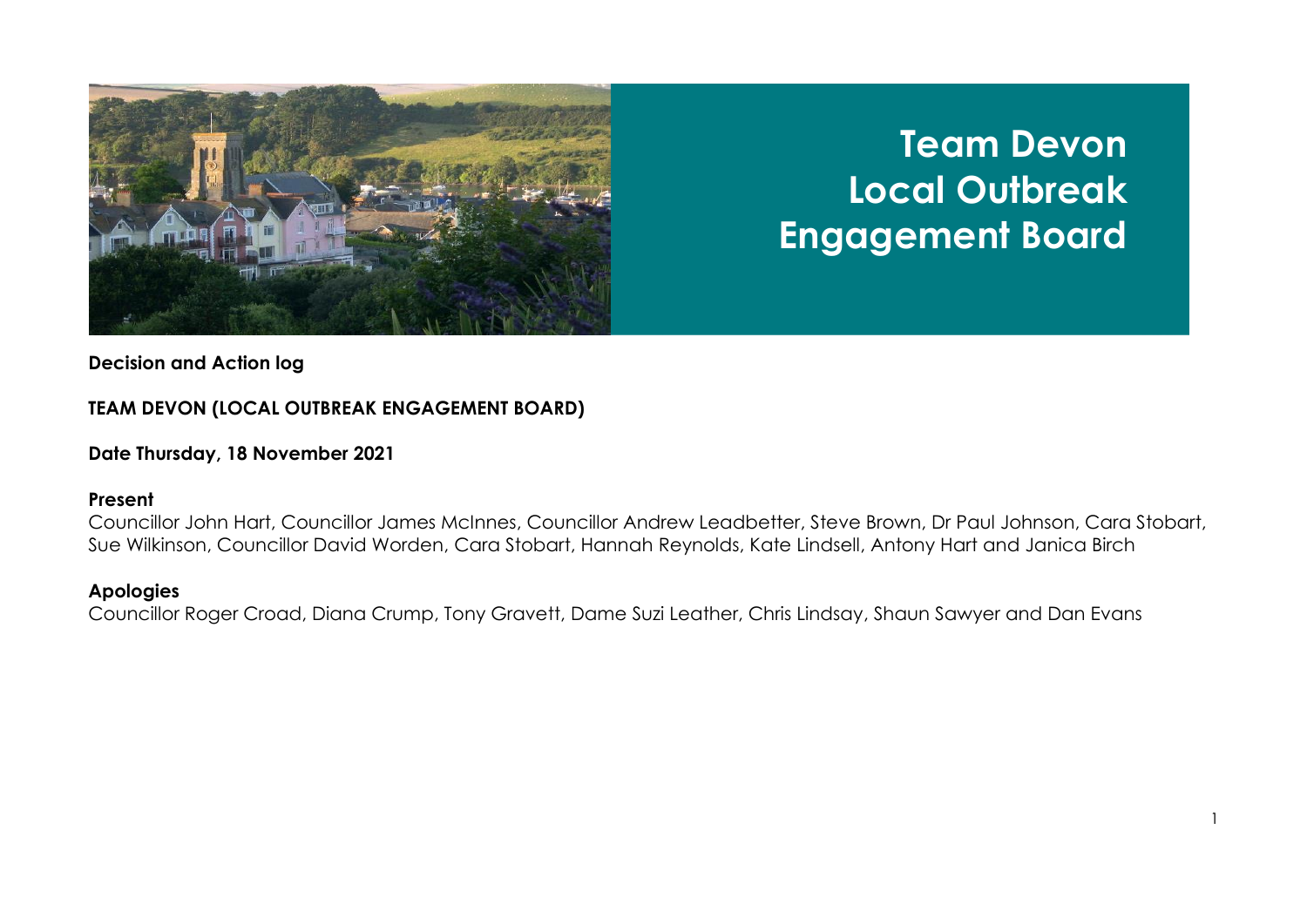| No.            | <b>Decision/Action/Message</b>                                                                                                                                                                                                                                                                                                                                                                                                                                                                                                                                                                                                                                                                                         | Who Will action?                            | When? |
|----------------|------------------------------------------------------------------------------------------------------------------------------------------------------------------------------------------------------------------------------------------------------------------------------------------------------------------------------------------------------------------------------------------------------------------------------------------------------------------------------------------------------------------------------------------------------------------------------------------------------------------------------------------------------------------------------------------------------------------------|---------------------------------------------|-------|
| No.            | <b>Decision/Action/Message</b>                                                                                                                                                                                                                                                                                                                                                                                                                                                                                                                                                                                                                                                                                         | <b>Who Will</b><br>Communicate /<br>action? | When? |
| $\mathbf{1}$ . | Notes of the Previous Board Meeting - 21 October 2021<br>The notes of the previous Board meeting on 21 October 2021 were<br>endorsed.                                                                                                                                                                                                                                                                                                                                                                                                                                                                                                                                                                                  |                                             |       |
| 2.             | Urgent Items from the Health Protection Board<br>The Director of Public Health advised that there were no urgent items for<br>escalation from the Health Protection Board.                                                                                                                                                                                                                                                                                                                                                                                                                                                                                                                                             |                                             |       |
| 3.             | Report / Presentation from the Health Protection Board<br>The Board received a Report from the Health Protection Board on current<br>issues, data and matters for information.<br>The Director of Public Health advised that Devon was seeing a rise in the<br>numbers of positive cases, with some areas of North Devon and Torridge<br>particularly high in numbers.<br>The pattern was generally the younger age group amongst school and<br>college age children and students. This appeared to be filtering through to<br>the working age groups, particularly parents of children who had tested<br>positive.<br>Matters included in the Report presented by the Consultant in Public Health<br>were as follows. |                                             |       |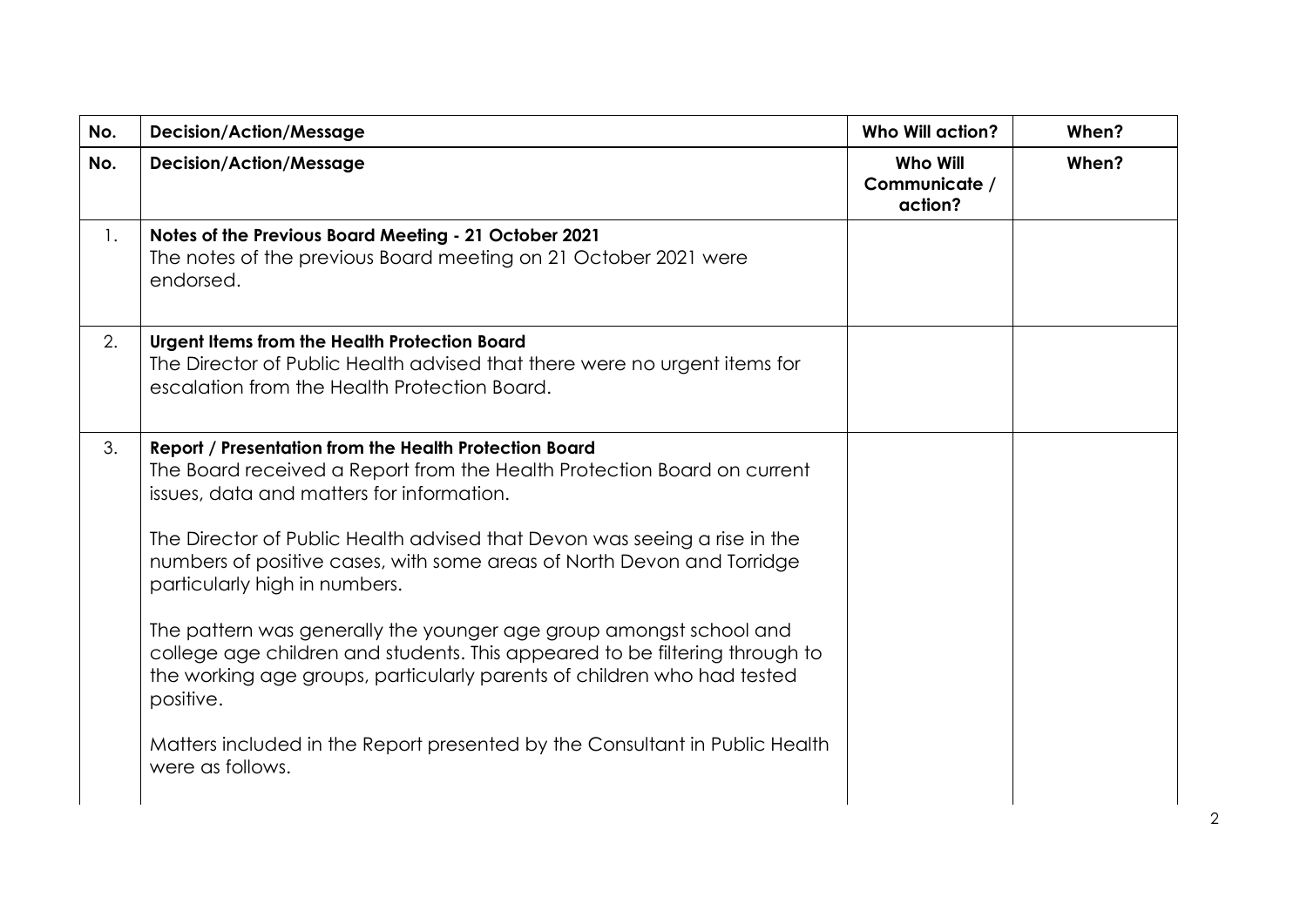| No. | <b>Decision/Action/Message</b>                                                                                                                                                                                                                                                                                                                                                                                                                                                                                                                                                                                                                                                                                           | <b>Who Will action?</b> | When? |
|-----|--------------------------------------------------------------------------------------------------------------------------------------------------------------------------------------------------------------------------------------------------------------------------------------------------------------------------------------------------------------------------------------------------------------------------------------------------------------------------------------------------------------------------------------------------------------------------------------------------------------------------------------------------------------------------------------------------------------------------|-------------------------|-------|
|     | • UK summary of cases which showed a small weekly increase in cases<br>and a decrease in deaths;<br>The local picture which showed 4541 cases in Devon in the last week<br>(560 cases per 100k population) which was above the England rate.<br>There had been 12 deaths within 28 days of a positive test, however,<br>for the last 3 or 4 months, the number of deaths per week had<br>remained fairly static;<br>Local Authority trends including age profiles and the impact of half<br>term;<br>Heat map showing the profile by age; and<br>Interactive map of cases, drilling into the data for Torridge and North<br>Devon and the high concentrations of cases in the Bideford,<br>Barnstaple and Northam areas. |                         |       |
|     | The dashboard pages can be found here.                                                                                                                                                                                                                                                                                                                                                                                                                                                                                                                                                                                                                                                                                   |                         |       |
|     | UK summary: Daily summary   Coronavirus in the UK (data.gov.uk)<br>Devon Dashboard: Coronavirus dashboard and data in Devon -<br>Coronavirus (COVID-19)<br>Devon detailed age breakdown: Cases in Devon   Coronavirus in the UK<br>(data.gov.uk)<br>Interactive Map: Interactive map of cases   Coronavirus in the UK<br>(data.gov.uk)                                                                                                                                                                                                                                                                                                                                                                                   |                         |       |
|     | The Director of Public Health added the work that had been done with<br>schools and the schools commissioner in terms of measures to reduce<br>transmission, which was felt to have had an impact and cases would<br>certainly have been higher without such intervention.                                                                                                                                                                                                                                                                                                                                                                                                                                               |                         |       |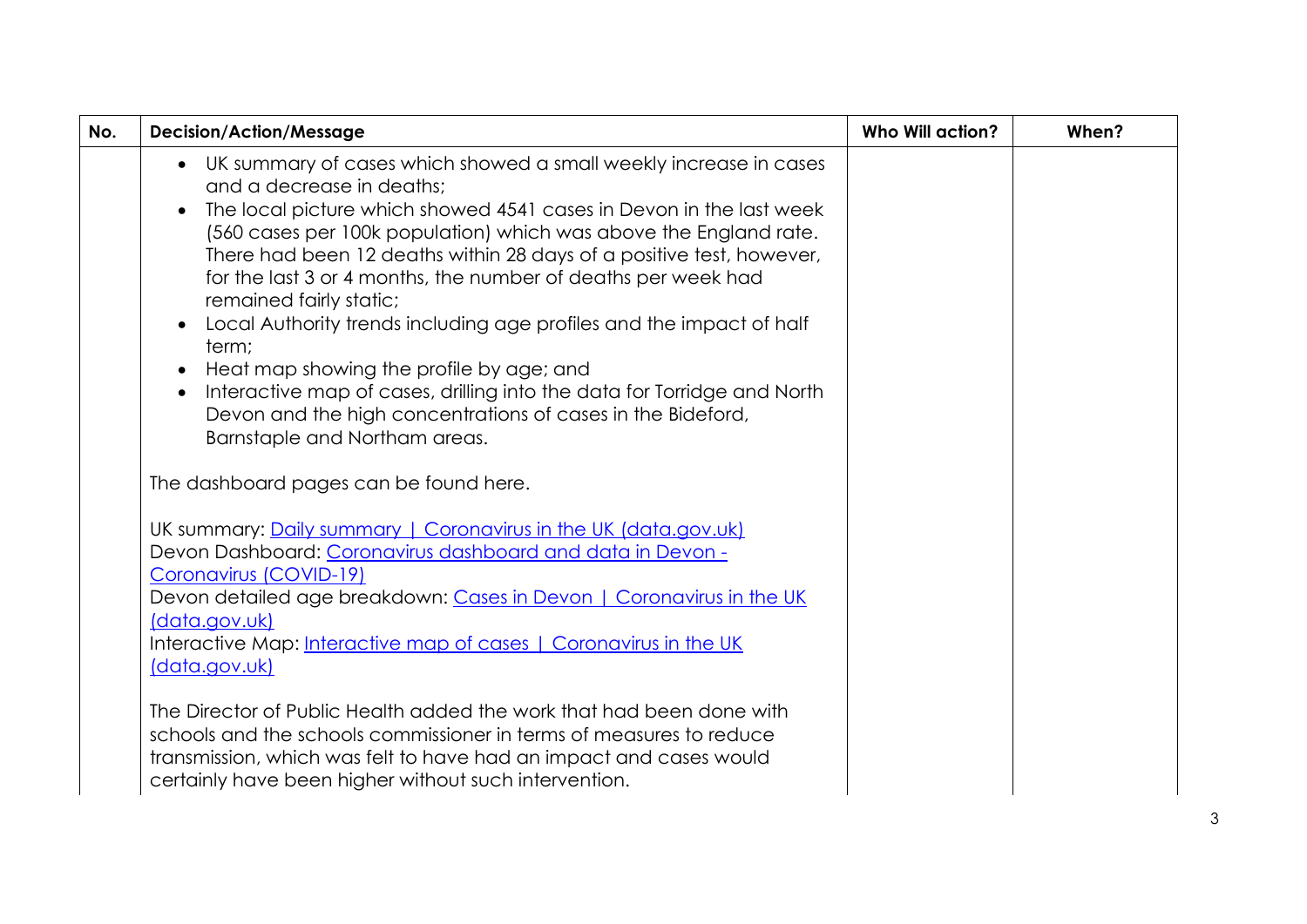| <b>Decision/Action/Message</b>                                                                                                                                                                                                                                                                                                                                                                                                                                                                                                                            | <b>Who Will action?</b> | When? |
|-----------------------------------------------------------------------------------------------------------------------------------------------------------------------------------------------------------------------------------------------------------------------------------------------------------------------------------------------------------------------------------------------------------------------------------------------------------------------------------------------------------------------------------------------------------|-------------------------|-------|
| Moving forward there would be a focus on national messaging in terms of<br>ventilation, fresh air and also testing. The focus was expected to change<br>slightly and encourage people to test before going to 'high risk' areas<br>which would be those that were crowded and / or indoors with little fresh<br>The key public health measures in terms of social distancing and good<br>hygiene measures were also still key.<br>Members asked questions about the testing regime for holiday makers,<br>particularly those who had holidayed in Europe. |                         |       |
| <b>Local and National Updates</b><br>There were no local or national updates for the attention of the Board.                                                                                                                                                                                                                                                                                                                                                                                                                                              |                         |       |
| <b>Care Homes - COVID Impacts and Staffing</b><br>The Cabinet Member for Adult Social Care & Health reported on the current<br>position in Care Homes, including the impact of the virus, the requirement<br>for staff to be vaccinated and any staffing implications of this.<br>A copy of the full presentation is appended to the minutes.<br>Of particular note was the importance of unpaid carers and the support this<br>group required.                                                                                                           |                         |       |
|                                                                                                                                                                                                                                                                                                                                                                                                                                                                                                                                                           |                         |       |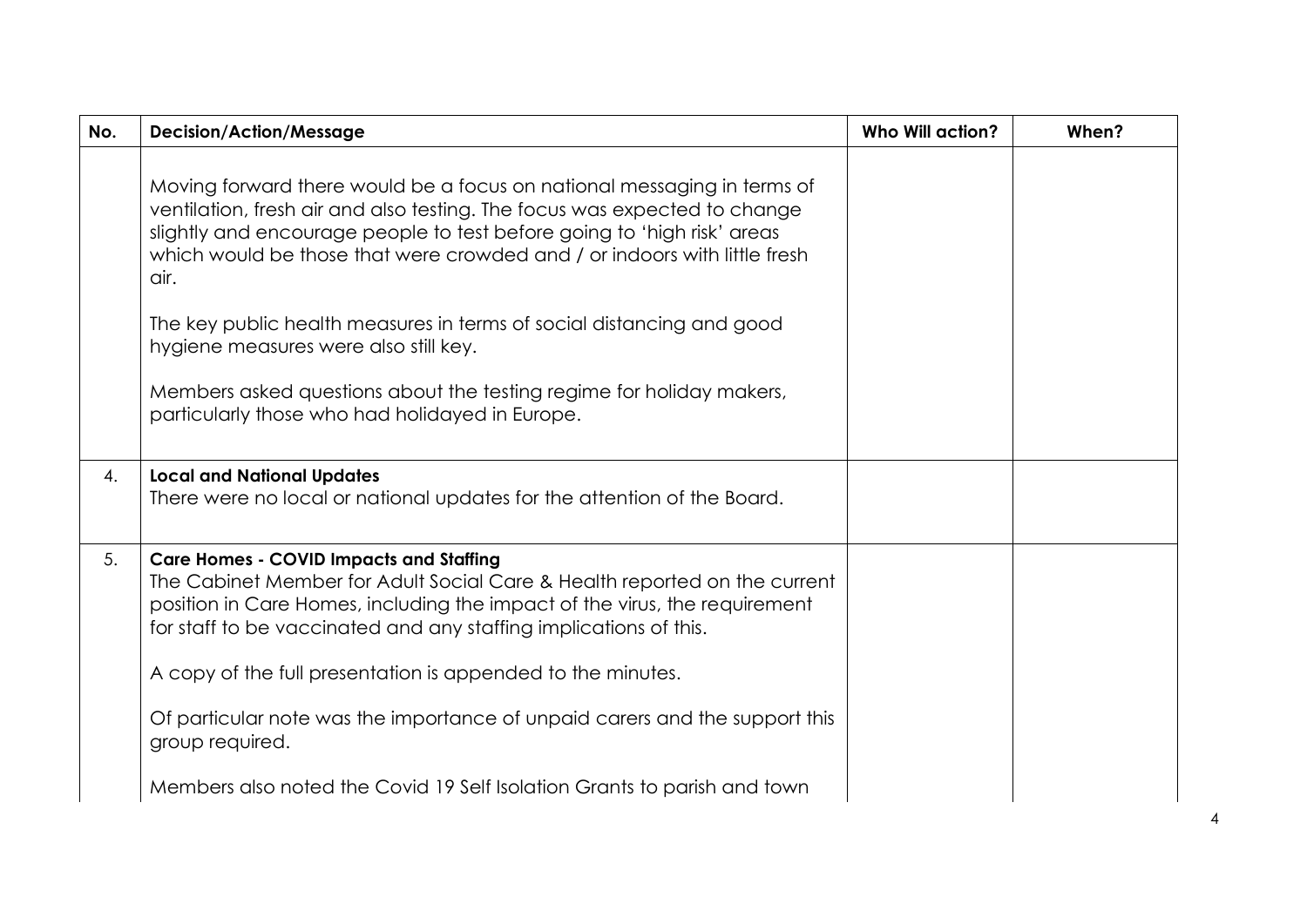| No. | <b>Decision/Action/Message</b>                                                                                                                                                                                                                                                | <b>Who Will action?</b> | When? |
|-----|-------------------------------------------------------------------------------------------------------------------------------------------------------------------------------------------------------------------------------------------------------------------------------|-------------------------|-------|
|     | councils, voluntary, community groups and social enterprises to develop<br>activities to give practical and emotional support to people self-isolating.                                                                                                                       |                         |       |
| 6.  | <b>NHS Update</b><br>The Chair of the CCG highlighted there was lots of evidence of the infection<br>still circulating in the community and highlighted the impact of that for<br>hospitals and staffing.                                                                     |                         |       |
|     | Across the County, there was just under 140 patients in hospital (the<br>numbers fluctuating over last several days), however initial modelling data<br>suggested a peak towards the end of this month, but then a hope to see a<br>gradual reduction in numbers in hospital. |                         |       |
|     | There were approximately 17 people in high dependency which were<br>distributed equally across the County, however tights spots had been<br>experienced as there were other high need cases including recovery from<br>surgery etc.                                           |                         |       |
|     | Number of staff off sick was in the region of 2500, but this was the sort of<br>figure expected at this time of year, given winter pressures. However, staff<br>numbers off work related to COVID were lower than expected.                                                   |                         |       |
|     | There were still intense pressures across the system, both for hospitals, GP's<br>and the ambulance service, which meant a backlog and it was limited as<br>to what could be done about this at the present time.                                                             |                         |       |
|     | The Chair of the CCG gave the latest data on vaccination numbers,                                                                                                                                                                                                             |                         |       |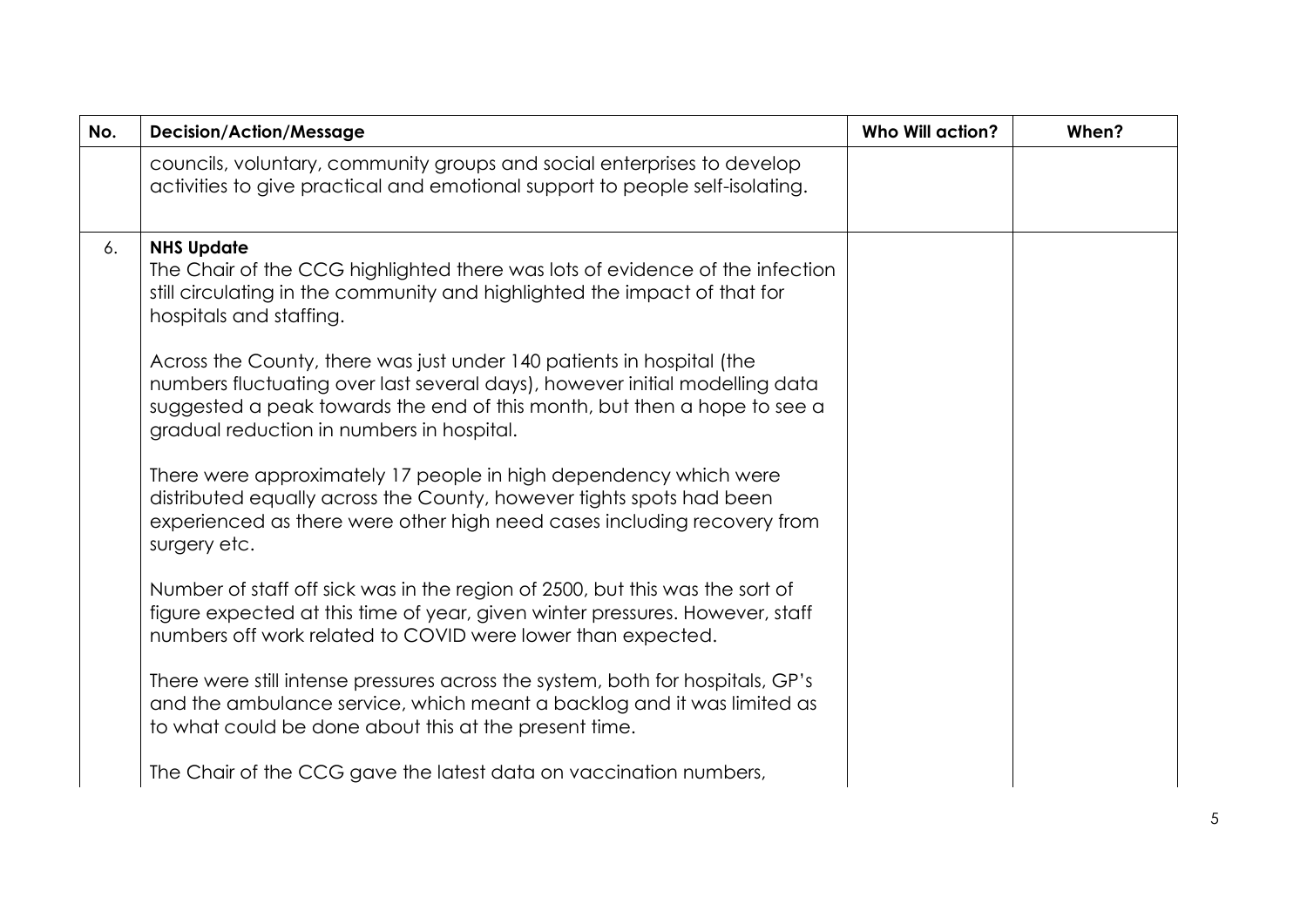| No. | <b>Decision/Action/Message</b>                                                                                                                                                                                                                    | <b>Who Will action?</b> | When? |
|-----|---------------------------------------------------------------------------------------------------------------------------------------------------------------------------------------------------------------------------------------------------|-------------------------|-------|
|     | highlighting that 90% of over 40's had received their 1st and 2nd doses.<br>Work continued with the younger age groups and the update of the                                                                                                      |                         |       |
|     | booster was positive with 58% of those eligible having received it (others<br>would have booked but not had the booster yet). Whilst the vaccine must<br>be done at 6 months, people could book from 5 months.                                    |                         |       |
|     | From the 1st April, all health workers in face-to-face contact needed to have<br>had both doses of the vaccine.                                                                                                                                   |                         |       |
|     | There were concerns nationally regarding vaccine hesitancy and impact of<br>this on the workforce. Nationally, it was 10% of staff who had not been<br>vaccinated, falling to 7% for the South West and Devon was slightly better<br>than the 7%. |                         |       |
|     | Whilst a small number were medically exempt, there was optimism that<br>more could be done to manage those waiting for a vaccine.                                                                                                                 |                         |       |
| 7.  | Public Questions / Other Questions for the Board<br>There were no questions for the Board.                                                                                                                                                        |                         |       |
| 8.  | <b>Key Messages to be Communicated</b><br>The Board and Head of Communications and Media considered the key<br>messages coming from the meeting.                                                                                                  |                         |       |
|     | These included rising case levels, key public health messages, hospitals and<br>the health service, mass vaccination, care homes and vulnerable people,                                                                                           |                         |       |